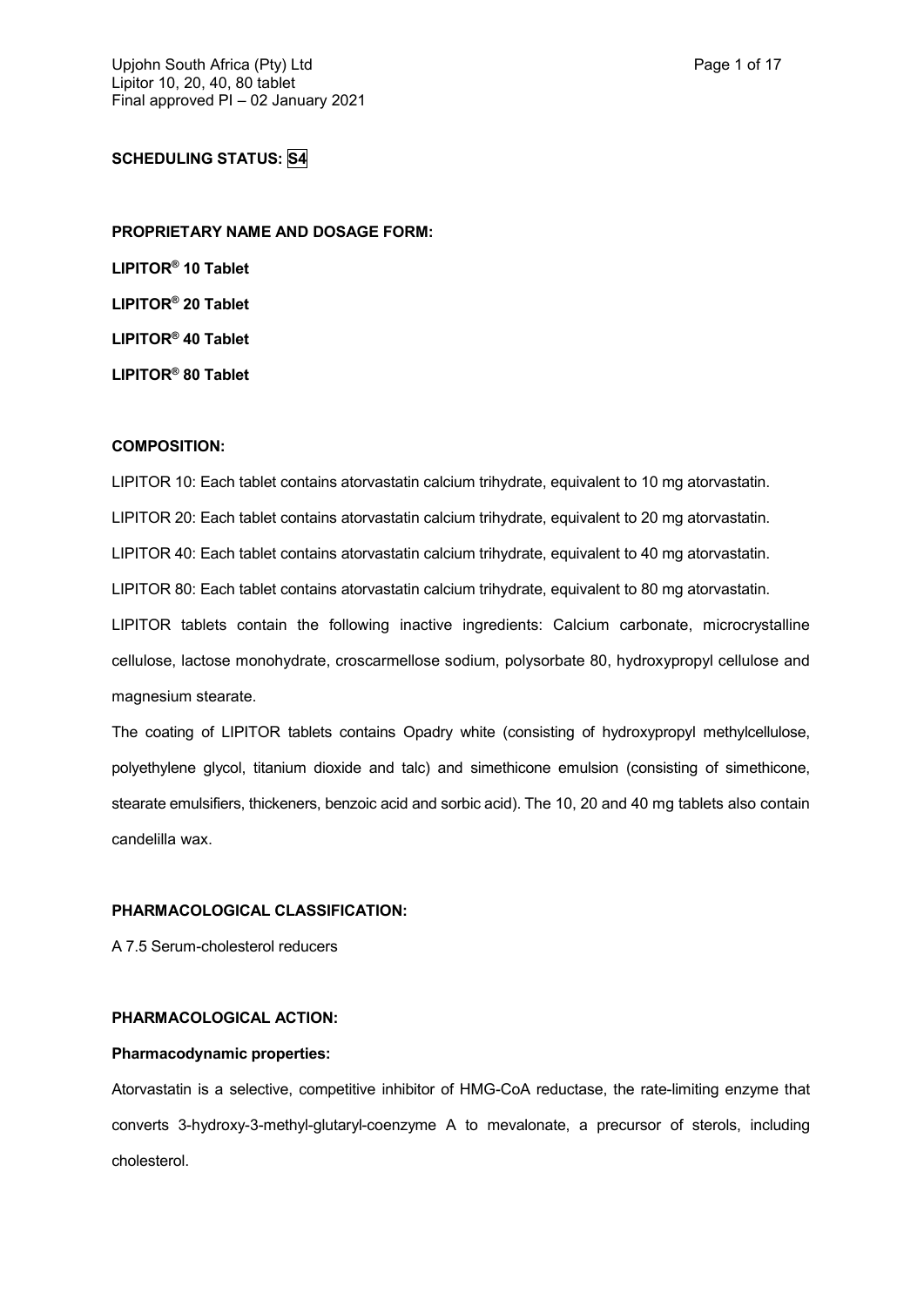The liver is its primary site of action and the principal site of cholesterol synthesis and low-density lipoprotein cholesterol (LDL-C) clearance.

In animal models, atorvastatin lowers plasma cholesterol and lipoprotein levels by inhibiting HMG-CoA reductase and cholesterol synthesis in the liver and by increasing the number of LDL-C receptors on the cell-surface of liver cells, providing for enhanced uptake and catabolism of LDL-C. Atorvastatin reduces LDL-C production and the number of LDL-C particles. Depending on dose, atorvastatin reduces the number of apolipoprotein-B-containing particles in patients with hypercholesterolaemia. Atorvastatin produces a profound and sustained increase in LDL-C receptor activity coupled with a change in the quality of circulating LDL-C particles.

Atorvastatin reduces total cholesterol (total-C), LDL-C, apolipoprotein-B in normal volunteers, and in patients with heterozygous familial hypercholesterolaemia, non-familial hypercholesterolaemia, mixed dyslipidaemia, and in some patients with homozygous familial hypercholesterolaemia. It also reduces serum triglycerides (TG) and produces variable increases in high-density lipoprotein cholesterol (HDL-C) and apolipoprotein-A-1 in non-familial hypercholesterolaemia and mixed dyslipidaemias.

#### **Pharmacokinetic properties:**

#### *Absorption:*

Following oral administration, maximum plasma concentrations occur within 1 to 2 hours. The absolute bioavailability of atorvastatin (parent substance) is approximately 12 % and the systemic availability of HMG-CoA reductase inhibitory activity is approximately 30 %. The low systemic availability is attributed to presystemic clearance in gastrointestinal mucosa and/or hepatic first-pass metabolism. Although food decreases the rate and extent of absorption by approximately 25 % and 9 %, respectively, as assessed by C<sub>max</sub> and AUC, LDL-C reduction is similar whether atorvastatin is given with or without food. Plasma atorvastatin concentrations are lower (approximately 30 % for Cmax and AUC) following evening administration compared to morning administration of the medicine. However, LDL-C reduction is the same regardless of the time of medicine administration (see DOSAGE AND DIRECTIONS FOR USE). *Distribution:*

Mean volume of distribution of atorvastatin is approximately 381 litres. Atorvastatin is 98 % or more bound to plasma proteins.

*Metabolism:*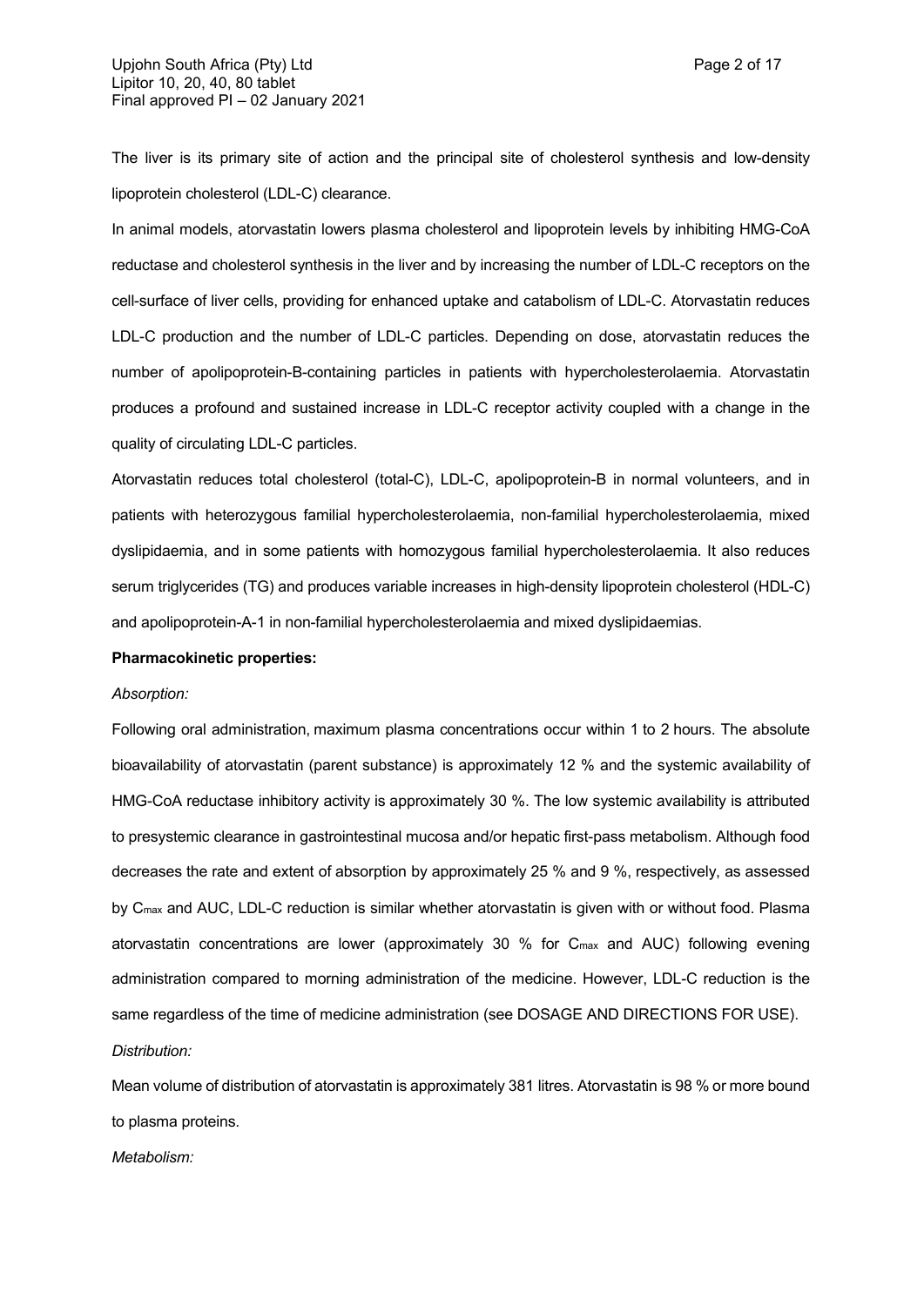Atorvastatin is extensively metabolised by cytochrome P450 3A4 to ortho- and parahydroxylated derivatives and various beta-oxidation products. *In vitro* inhibition of HMG-CoA reductase by ortho- and parahydroxylated metabolites is equivalent to that of atorvastatin. Approximately 70 % of circulating inhibitory activity for HMG-CoA reductase is attributed to active metabolites.

#### *Excretion:*

Atorvastatin is eliminated primarily in bile following hepatic and/or extrahepatic metabolism; however, it does not appear to undergo enterohepatic recirculation. Mean plasma elimination half-life of atorvastatin (parent substance) in humans is approximately 14 hours, but the half-life of inhibitory activity for HMG-CoA reductase is 20 to 30 hours due to the contribution of active metabolites. Less than 2 % of a dose of atorvastatin is recovered in urine following oral administration.

#### **Special populations:**

### *Elderly:*

Plasma concentrations of atorvastatin are higher (approximately 40 % for C<sub>max</sub> and 30 % for AUC) in healthy elderly subjects (65 years and older) than in young adults. LDL-C reduction is comparable to that seen in younger patient populations given equal doses of atorvastatin.

## *Gender:*

Plasma concentrations of atorvastatin in women differ (approximately 20 % higher for  $C_{\text{max}}$  and 10 % lower for AUC) from those in men; however, there is no clinically significant difference in LDL-C reduction with atorvastatin between men and women.

#### *Renal insufficiency:*

Renal disease has no influence on the plasma concentrations or lipid effects of atorvastatin. Thus, dose adjustment in patients with renal dysfunction is not necessary (see DOSAGE AND DIRECTIONS FOR USE). However, a history of renal impairment may be a risk factor for the development of rhabdomyolysis. Such patients merit closer monitoring for skeletal muscle effects (see WARNINGS AND SPECIAL PRECAUTIONS).

#### *Haemodialysis:*

While studies have not been conducted in patients with end-stage renal disease, haemodialysis is not expected to significantly enhance clearance of atorvastatin since the medicine is extensively bound to plasma proteins.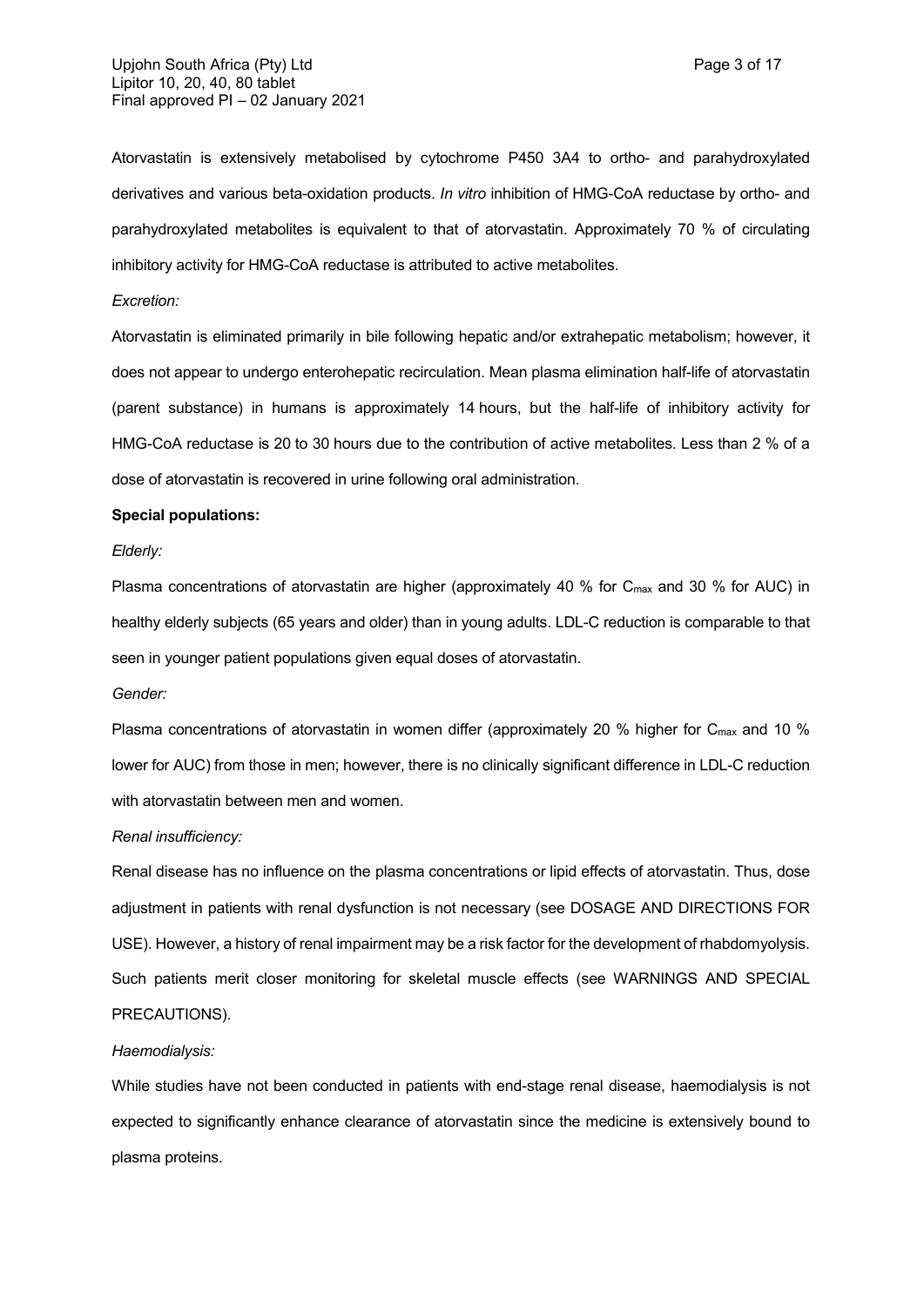## *Hepatic insufficiency:*

Plasma concentrations of atorvastatin are markedly increased (approximately 16-fold in C<sub>max</sub> and 11-fold in AUC) in patients with chronic alcoholic liver disease (Childs-Pugh B) (see CONTRAINDICATIONS).

## **INDICATIONS:**

## **Hypercholesterolaemia**

LIPITOR is indicated:

- 1. As an adjunct to diet for reduction of elevated total-cholesterol, LDL-cholesterol, apolipoprotein-B, triglyceride levels and to moderately increase HDL-cholesterol in patients with primary hypercholesterolaemia (heterozygous familial and non-familial hypercholesterolaemia) and combined/mixed dyslipidaemia;
- 2. To reduce total-C and LDL-C in patients with homozygous familial hypercholesterolaemia as an adjunct to other lipid-lowering treatments (e.g. LDL apheresis) or if such treatments are unavailable.

## **Paediatric patients (10 – 17 years of age):**

LIPITOR is indicated as an adjunct to diet to reduce total-C, LDL-C, and apo B levels in boys and postmenarchal girls, > 10 to 17 years of age, with heterozygous familial hypercholesterolaemia if after an adequate trial of diet therapy, the following findings are present:

- a) LDL-C remains ≥ 4,98 mmol/L (190 mg/dL) or
- b) LDL-C remains  $\geq 4.04$  mmol/L (160 mg/dL) and:
	- There is a positive family history of premature cardiovascular disease or
	- Two or more other CVD risk factors are present in the paediatric patient

# **Reduction of cardiovascular complications:**

In patients without clinically evident cardiovascular disease, and with or without dyslipidaemia, but with multiple risk factors for coronary heart disease such as smoking, hypertension, diabetes, low HDL-C, or a family history of early coronary heart disease, LIPITOR is indicated to:

Reduce the risk of ischaemic cardiovascular and cerebrovascular diseases.

## *Secondary reduction:*

Reduction of cardiovascular events in patients with clinically evident coronary heart disease and increased cholesterol levels.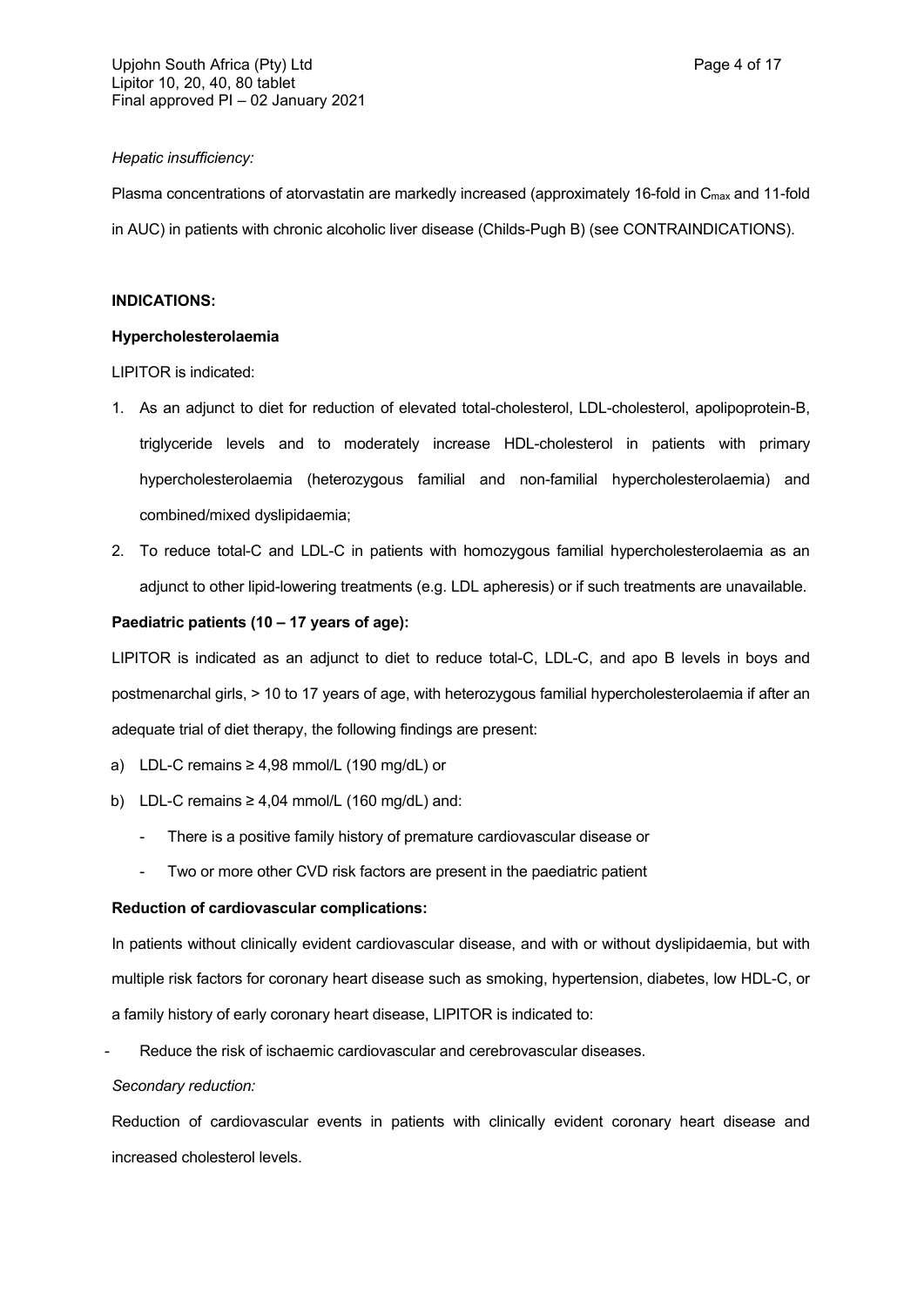Therapy with lipid-lowering agents should be a component of multiple-risk-factor intervention in individuals at increased risk of atherosclerotic vascular disease due to hypercholesterolaemia. Lipid-altering agents should be used in addition to a diet restricted in saturated fat and cholesterol only when the response to diet and other non-pharmacological measures has been inadequate.

Prior to initiating therapy with LIPITOR, secondary causes for hypercholesterolaemia (e.g. poorly controlled diabetes mellitus, hypothyroidism, nephrotic syndrome, dysproteinaemia, obstructive liver disease, other medicine therapy, and alcoholism) should be excluded, and a lipid profile performed to measure total-C, LDL-C, HDL-C, and TG.

#### **CONTRAINDICATIONS:**

Hypersensitivity to any of the components of LIPITOR.

Active liver disease or unexplained persistent elevations of serum transaminases exceeding three times the upper limit of normal (see WARNINGS AND SPECIAL PRECAUTIONS).

Concomitant use with rifampicin, diltiazem and grapefruit juice (see INTERACTIONS).

Patients with Child-Pugh B and C (liver cirrhosis).

Pregnancy and lactation (see PREGNANCY AND LACTATION).

#### **WARNINGS AND SPECIAL PRECAUTIONS:**

#### **Liver effects:**

**Persistent elevations (> 3 times the upper limit of normal (ULN) which occurred on 2 or more occasions) in serum transaminases occurred in 0,7 % of patients who received LIPITOR in clinical trials. The incidence of these abnormalities was 0,2 %, 0,2 %, 0,6 % and 2,3 % for 10, 20, 40 and 80 mg respectively.**

**It is recommended that liver function tests be performed before the initiation of treatment with LIPITOR and repeated as clinically indicated.** If serious liver injury with clinical symptoms and/or hyperbilirubinaemia or jaundice occurs during treatment with LIPITOR, promptly interrupt therapy. If an alternate aetiology is not found, do not restart LIPITOR.

LIPITOR should be used with caution in patients who consume substantial quantities of alcohol and/or have a history of liver disease. Active liver disease or unexplained persistent transaminase elevations are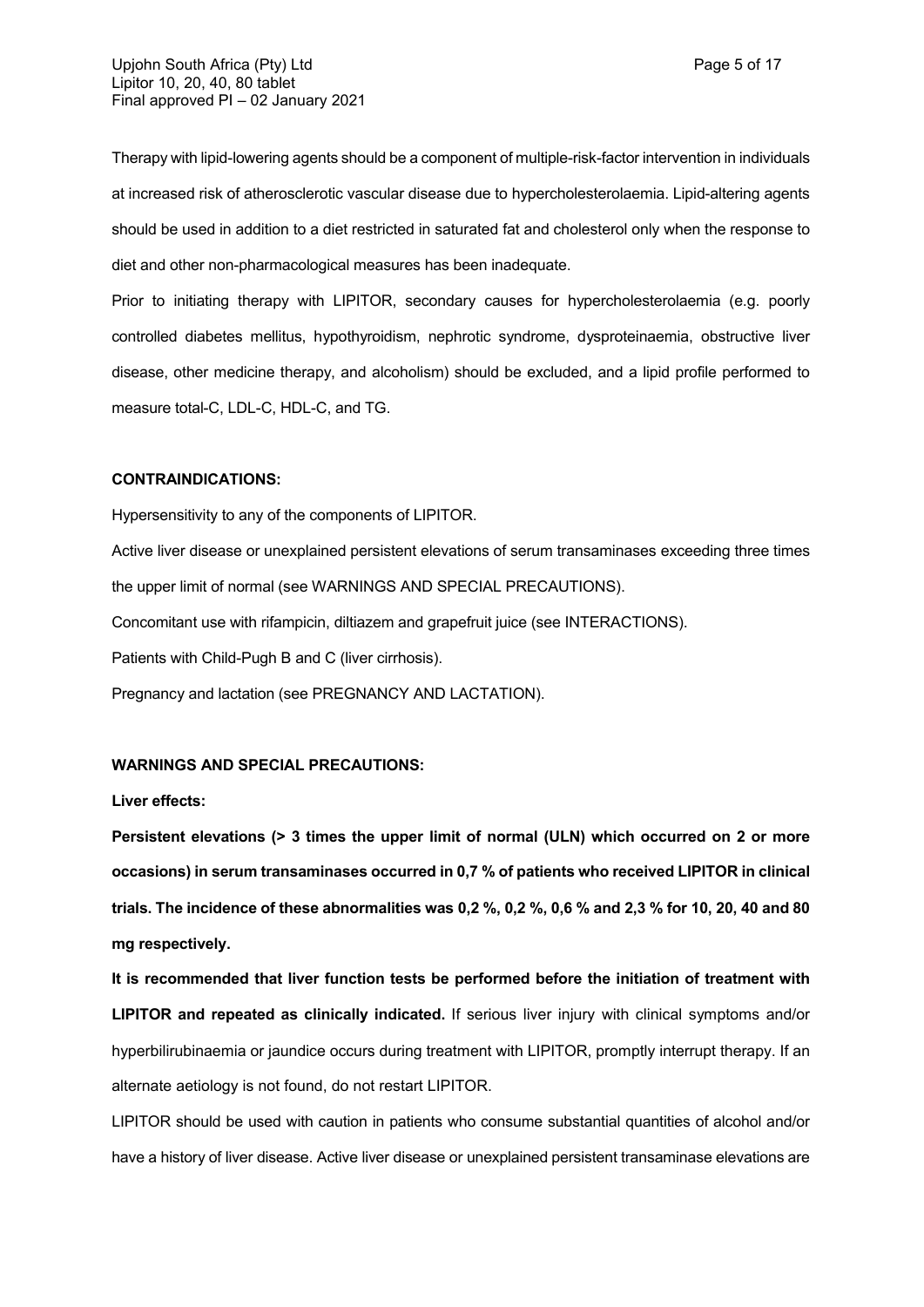contraindications to the use of LIPITOR (see CONTRAINDICATIONS).

### **Skeletal muscle:**

Rhabdomyolysis with or without renal impairment has been reported with the use of LIPITOR. A history of renal impairment may be a risk factor for the development of rhabdomyolysis. Such patients merit closer monitoring for skeletal muscle effects.

Myalgia has been reported in patients treated with LIPITOR (see SIDE EFFECTS). Myopathy, defined as muscle aching or muscle weakness in conjunction with increases in creatine phosphokinase (CPK) values greater than 10 times the upper limit of normal, should be considered in any patient with diffuse myalgias, muscle tenderness or weakness, and/or marked elevation of CPK. Patients should be advised to report promptly any unexplained muscle pain, tenderness or weakness, particularly if accompanied by malaise or fever. LIPITOR therapy should be discontinued if markedly elevated CPK levels occur or myopathy is diagnosed or suspected.

The risk of myopathy during treatment with LIPITOR is increased with concurrent administration of immunosuppressive medicines, including ciclosporin, fibric acid derivatives, nicotinic acid, azole antifungals or erythromycin, colchicine, the hepatitis C protease inhibitor telaprevir, boceprevir, combinations of HIV protease inhibitors, including saquinavir plus ritonavir, lopinavir plus ritonavir, tipranavir plus ritonavir, darunavir plus ritonavir, fosamprenavir, and fosamprenavir plus ritonavir and cytochrome P450 inhibitors. Medical practitioners considering combined therapy with LIPITOR and fibric acid derivatives, erythromycin, a combination of saquinavir plus ritonavir, lopinavir plus ritonavir, darunavir plus ritonavir, fosamprenavir, or fosamprenavir plus ritonavir, immunosuppressive medicines, azole antifungals, or lipid-modifying doses of niacin should carefully weigh the potential benefits and risks and should carefully monitor patients for any signs and symptoms of muscle pain, tenderness, or weakness, particularly during the initial months of therapy and during any periods of upward dosage titration of either medicine. Muscle-related adverse events have been reported with concomitant LIPITOR and fusidic acid. Temporary suspension of LIPITOR may be appropriate during fusidic acid therapy (see INTERACTIONS).

LIPITOR therapy should be withdrawn in any patient with an acute, serious condition suggestive of a myopathy or having a risk factor predisposing to the development of renal failure secondary to rhabdomyolysis, (e.g. severe acute infection, hypotension, major surgery, trauma, severe metabolic,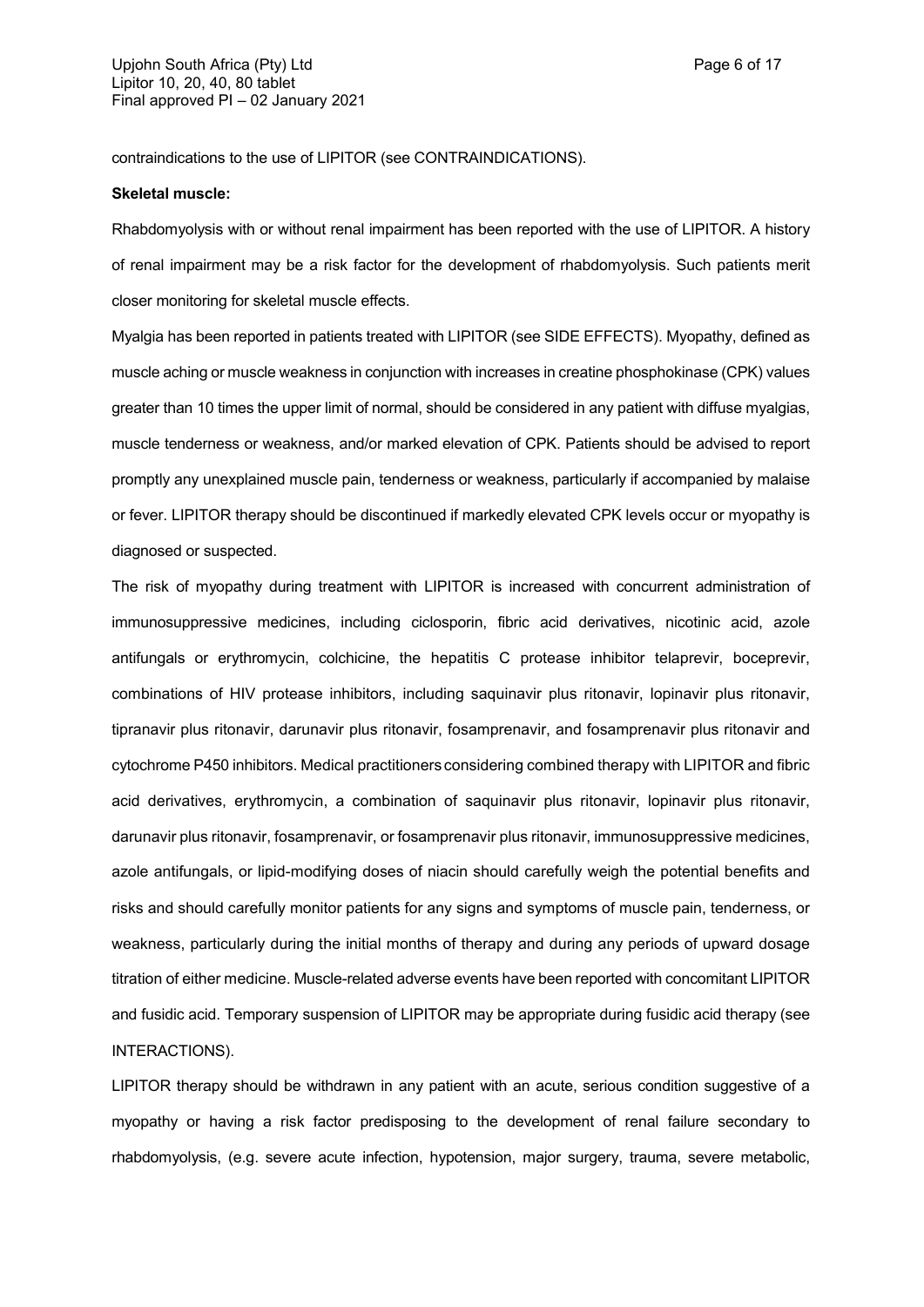endocrine and electrolyte disorders, and uncontrolled seizures).

### **Protease inhibitors:**

Co-administration of LIPITOR and protease inhibitors was associated with increased plasma concentrations of LIPITOR.

### **Haemorrhagic stroke:**

In a post-hoc analysis of a clinical study, patients without coronary heart disease (CHD) who had a stroke or transient ischaemic attack (TIA) within the preceding 6 months who were initiated on LIPITOR 80 mg revealed a higher incidence of haemorrhagic stroke compared to placebo. Patients with haemorrhagic stroke on entry appeared to be at increased risk for recurrent haemorrhagic stroke.

#### **Endocrine function:**

Increases in HbA1c and fasting serum glucose levels have been reported with HMG-CoA reductase inhibitors, including LIPITOR.

#### **Lactose:**

LIPITOR tablets contain lactose. LIPITOR should not be administered to patients with rare hereditary problems or a history of galactose intolerance, Lapp lactase deficiency or glucose-galactose malabsorption.

#### **INTERACTIONS:**

The risk of myopathy during treatment with LIPITOR is increased with concurrent administration of immunosuppressive medicines, including ciclosporin, fibric acid derivatives, niacin (nicotinic acid) or cytochrome P450 3A4 inhibitors (macrolide antibiotics e.g. erythromycin, and azole antifungals e.g. clotrimazole) (see WARNINGS AND SPECIAL PRECAUTIONS – Skeletal muscle).

#### **Inhibitors of cytochrome P450 3A4:**

LIPITOR is metabolised by cytochrome P450 3A4. Concomitant administration of LIPITOR with inhibitors of cytochrome P450 3A4 can lead to increases in plasma concentrations of LIPITOR. The extent of interaction and potentiation of effects depends on the variability of effect on cytochrome P450 3A4 (see WARNINGS AND SPECIAL PRECAUTIONS).

#### **Transporter inhibitors:**

Inhibitors of the OATP1B1 (e.g. ciclosporin) can increase the bioavailability of atorvastatin. Concomitant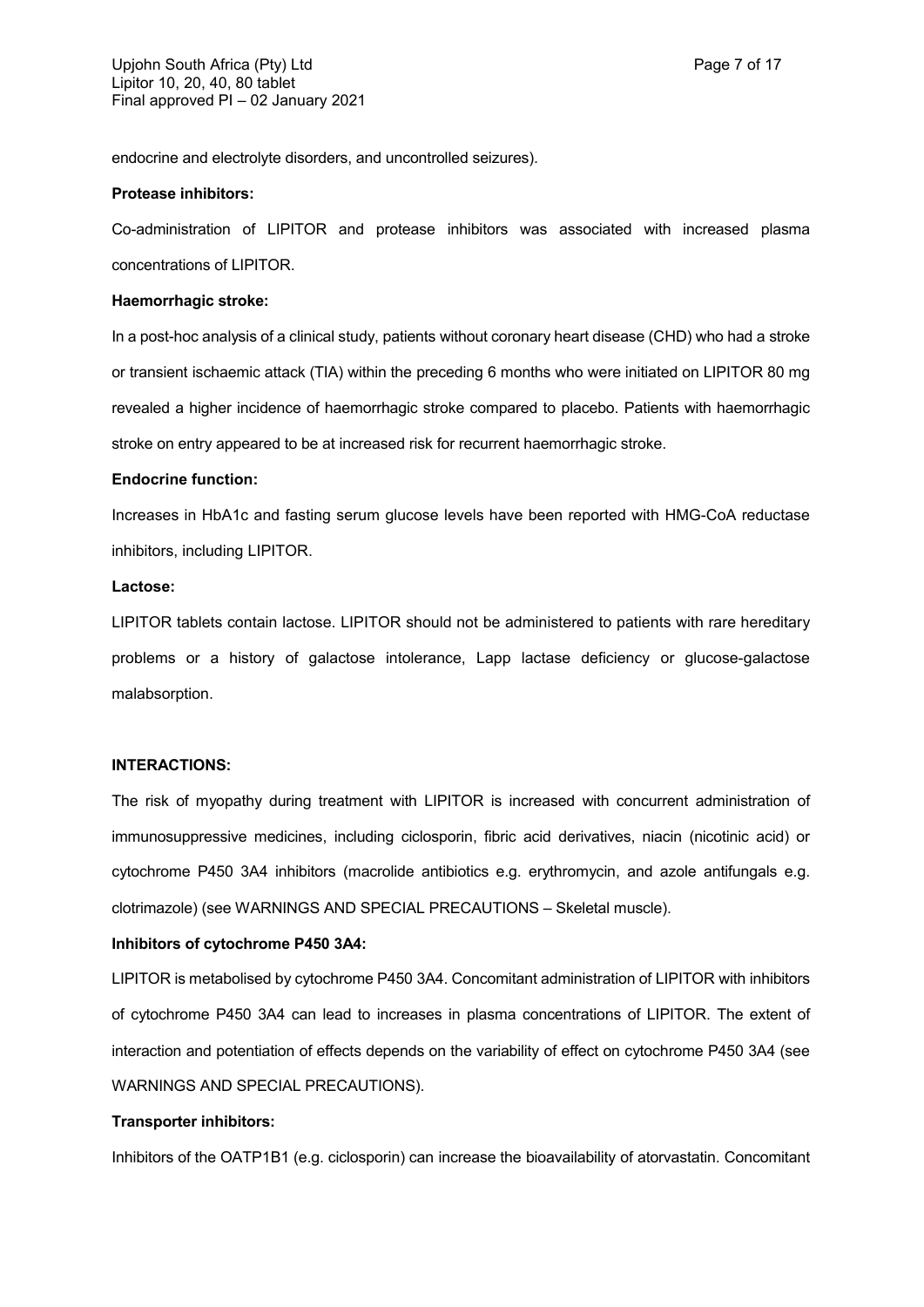administration of LIPITOR 10 mg and ciclosporin 5,2 mg/kg/day resulted in an 8,7-fold increase in exposure to atorvastatin.

#### **Erythromycin/clarithromycin:**

In healthy individuals, plasma concentrations of LIPITOR increased approximately 40 % with coadministration of LIPITOR and erythromycin, a known inhibitor of cytochrome P450 3A4 (see WARNINGS AND SPECIAL PRECAUTIONS – Skeletal muscle).

### **Combination of protease inhibitors:**

Plasma concentrations of atorvastatin increased with concomitant administration of LIPITOR with several combinations of HIV protease inhibitors, as well as with the hepatitis C protease inhibitor telaprevir, compared to that of LIPITOR alone. Therefore, in patients taking the HIV protease inhibitor tipranavir plus ritonavir, or the hepatitis C protease inhibitor telaprevir, concomitant use of LIPITOR should be avoided. Concomitant administration of LIPITOR 10 mg single dose with tipranavir 500 mg twice daily plus ritonavir 200 mg twice daily for seven days, resulted in a 9,4-fold increase in atorvastatin AUC and 8,6-fold increase in atorvastatin C<sub>max</sub>. LIPITOR did not result in a change in pharmacokinetics of tipranavir plus ritonavir. Concomitant administration of LIPITOR 20 mg single dose with telaprevir 750 mg every eight hours, for 10 days, resulted in a 7,9-fold increase in atorvastatin AUC and 10,6-fold increase in atorvastatin Cmax.

In patients taking the HIV protease inhibitor lopinavir plus ritonavir, caution should be used when prescribing LIPITOR and the lowest dose necessary should be used. Concomitant administration of LIPITOR 20 mg with lopinavir plus ritonavir (400 mg + 100 mg twice daily) resulted in a 5,9-fold increase in atorvastatin AUC. In patients taking the HIV protease inhibitors saquinavir plus ritonavir, darunavir plus ritonavir, fosamprenavir, or fosamprenavir plus ritonavir, the dose of LIPITOR should not exceed 20 mg and should be used with caution. Concomitant administration of LIPITOR 40 mg once a day for 4 days with saquinavir 400 mg twice daily plus ritonavir 400 mg twice daily for 15 days resulted in a 3,9-fold increase in atorvastatin AUC and 4,3-fold increase in atorvastatin  $C_{\text{max}}$ . The dose of saquinavir plus ritonavir in this study is not the clinically used dose. The increase in atorvastatin exposure when used clinically is likely to be higher than what was observed in this study. Therefore, caution should be applied and the lowest dose necessary should be used. Concomitant administration of LIPITOR 10 mg once a day for 4 days with darunavir 300 mg twice daily plus ritonavir 100 mg twice daily for 9 days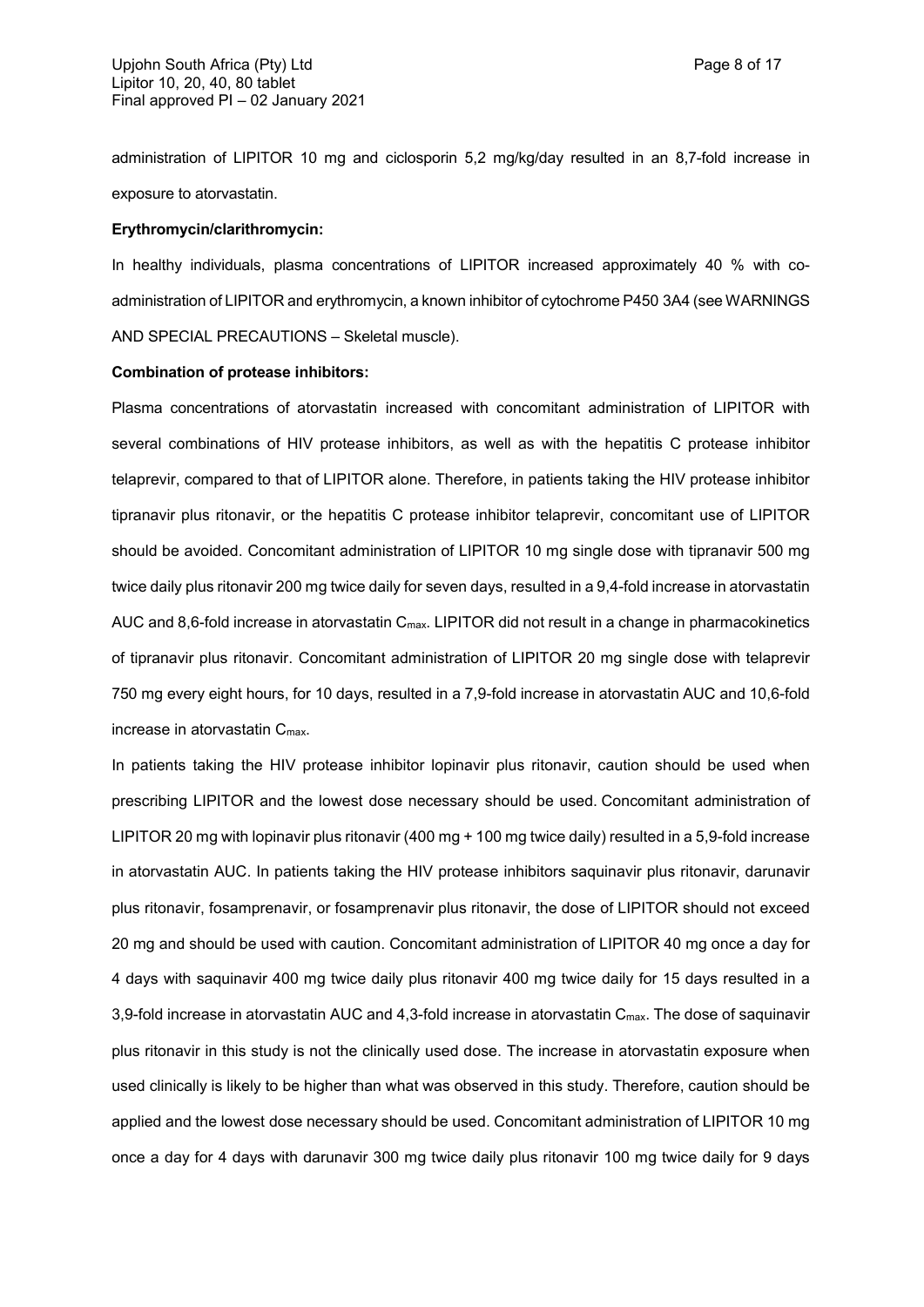resulted in a 3,4-fold increase in atorvastatin AUC and 2,3-fold increase in atorvastatin C<sub>max</sub>. Concomitant administration of LIPITOR 10 mg once a day for 4 days with fosamprenavir 1 400 mg twice a day for 14 days resulted in a 2,3-fold increase in atorvastatin AUC and 4,0-fold increase in atorvastatin Cmax. LIPITOR resulted in a 1,27-fold increase in fosamprenavir. Concomitant administration of LIPITOR 10 mg once a day for 4 days with fosamprenavir 700 mg twice a day plus ritonavir 100 mg twice a day for 14 days resulted in a 2,5-fold increase in atorvastatin AUC and 2,8-fold increase in atorvastatin C<sub>max</sub>. LIPITOR did not result in a change in pharmacokinetics of fosamprenavir 700 mg plus ritonavir.

In patients taking nelfinavir, the dose of LIPITOR should not exceed 40 mg daily. Concomitant administration of LIPITOR 10 mg once a day for 28 days with nelfinavir 1 250 mg twice a day for 14 days resulted in a 74 % increase in atorvastatin AUC and 2,2-fold increase in atorvastatin  $C_{\text{max}}$ . Concomitant administration of LIPITOR 40 mg single dose with boceprevir 800 mg three times a day for 7 days resulted in a 2,3-fold increase in atorvastatin AUC and 2,66-fold increase in atorvastatin C<sub>max</sub> (see WARNINGS AND SPECIAL PRECAUTIONS – Skeletal muscle).

#### **Diltiazem hydrochloride:**

Co-administration of LIPITOR with diltiazem was associated with an increase in AUC of 51 % of LIPITOR (see CONTRAINDICATIONS).

#### **Cimetidine:**

Atorvastatin plasma concentrations and LDL-C reduction were not altered by co-administration of cimetidine.

#### **Itraconazole:**

Co-administration of LIPITOR 40 mg, single dose and itraconazole 200 mg, once daily, was associated with a 3,3-fold increase in AUC and a 20 % increase in C<sub>max.</sub>

## **Grapefruit juice:**

Contains one or more components that inhibit CYP 3A4 and can increase plasma concentrations of LIPITOR by 2,5 to 3,3-fold and the combination should be avoided (see CONTRAINDICATIONS).

### **Inducers of cytochrome P450 3A:**

Concomitant administration of LIPITOR with inducers of cytochrome P450 3A4 (e.g. efavirenz, rifampicin) can lead to variable reductions in plasma concentrations of LIPITOR. Due to the dual interaction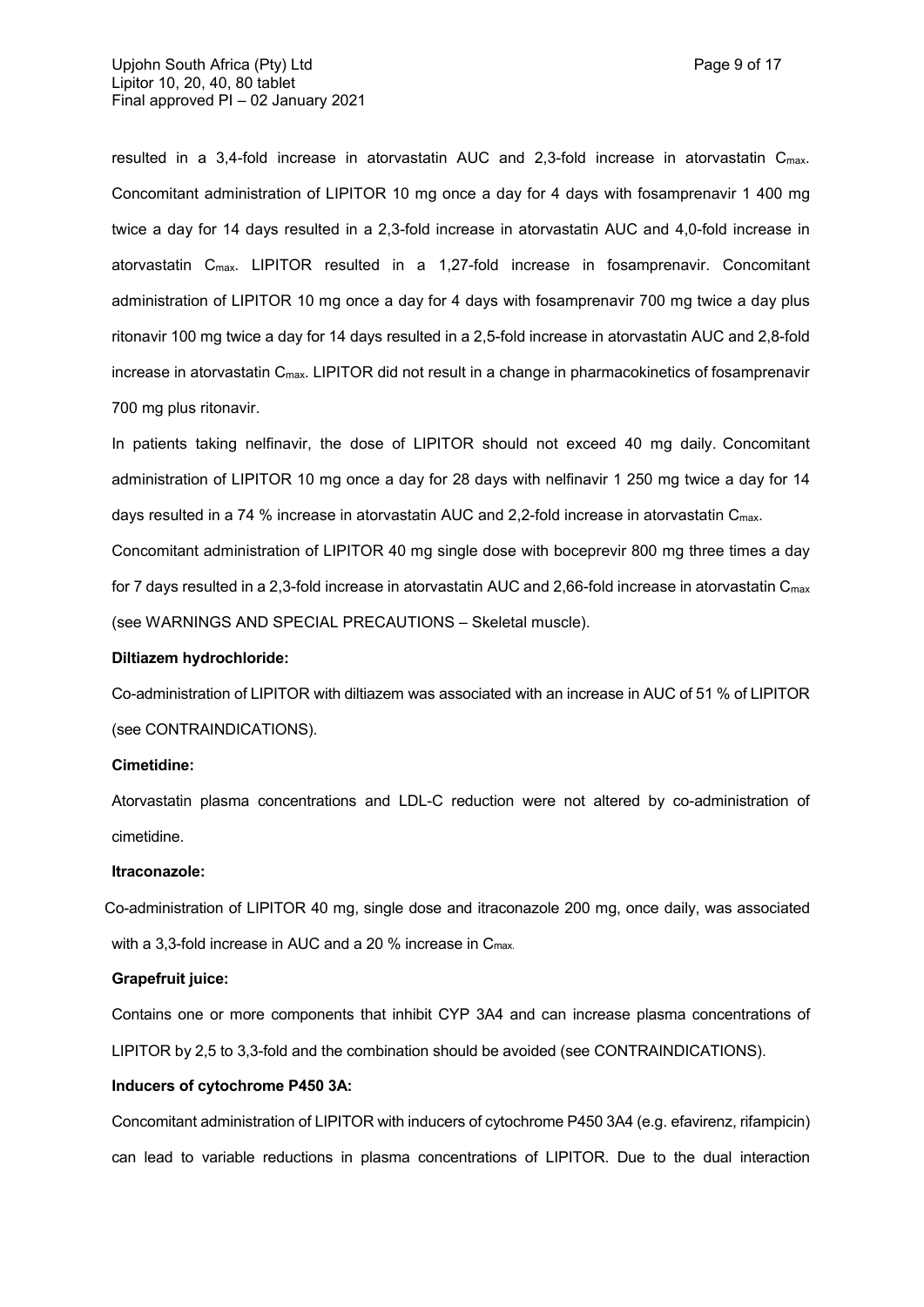mechanism of rifampicin, simultaneous co-administration of LIPITOR with rifampicin is not recommended, as delayed administration of LIPITOR after administration of rifampicin has been associated with a significant reduction in LIPITOR plasma concentrations.

## **Antacids:**

Co-administration of an oral antacid suspension containing magnesium and aluminium hydroxides decreased plasma concentrations of LIPITOR approximately 35 %; however, LDL-C reduction was not altered.

### **Antipyrine:**

Because LIPITOR does not affect the pharmacokinetics of antipyrine, interactions with other medicines metabolised via the same cytochrome isozymes are not expected.

#### **Colestipol:**

Plasma concentrations of LIPITOR decreased approximately 25 % when colestipol and LIPITOR were co-administered. However, LDL-C reduction was greater when LIPITOR and colestipol were coadministered than when either medicine was given alone.

### **Cholestyramine:**

No data is available.

#### **Digoxin:**

Co-administration of multiple doses of LIPITOR and digoxin increased steady-state plasma digoxin concentrations by approximately 20 %. Patients taking digoxin should be monitored appropriately (see WARNINGS AND SPECIAL PRECAUTIONS).

### **Azithromycin:**

Co-administration of LIPITOR (10 mg once daily) and azithromycin (500 mg once daily) did not alter the plasma concentrations of LIPITOR.

### **Oral contraceptives:**

Co-administration of LIPITOR and an oral contraceptive increased AUC values of norethindrone and ethinyl estradiol approximately 30 % and 20 %, respectively. These increases should be considered when selecting an oral contraceptive for a woman taking LIPITOR.

#### **Warfarin:**

LIPITOR had no clinically significant effect on prothrombin/INR time when administered to patients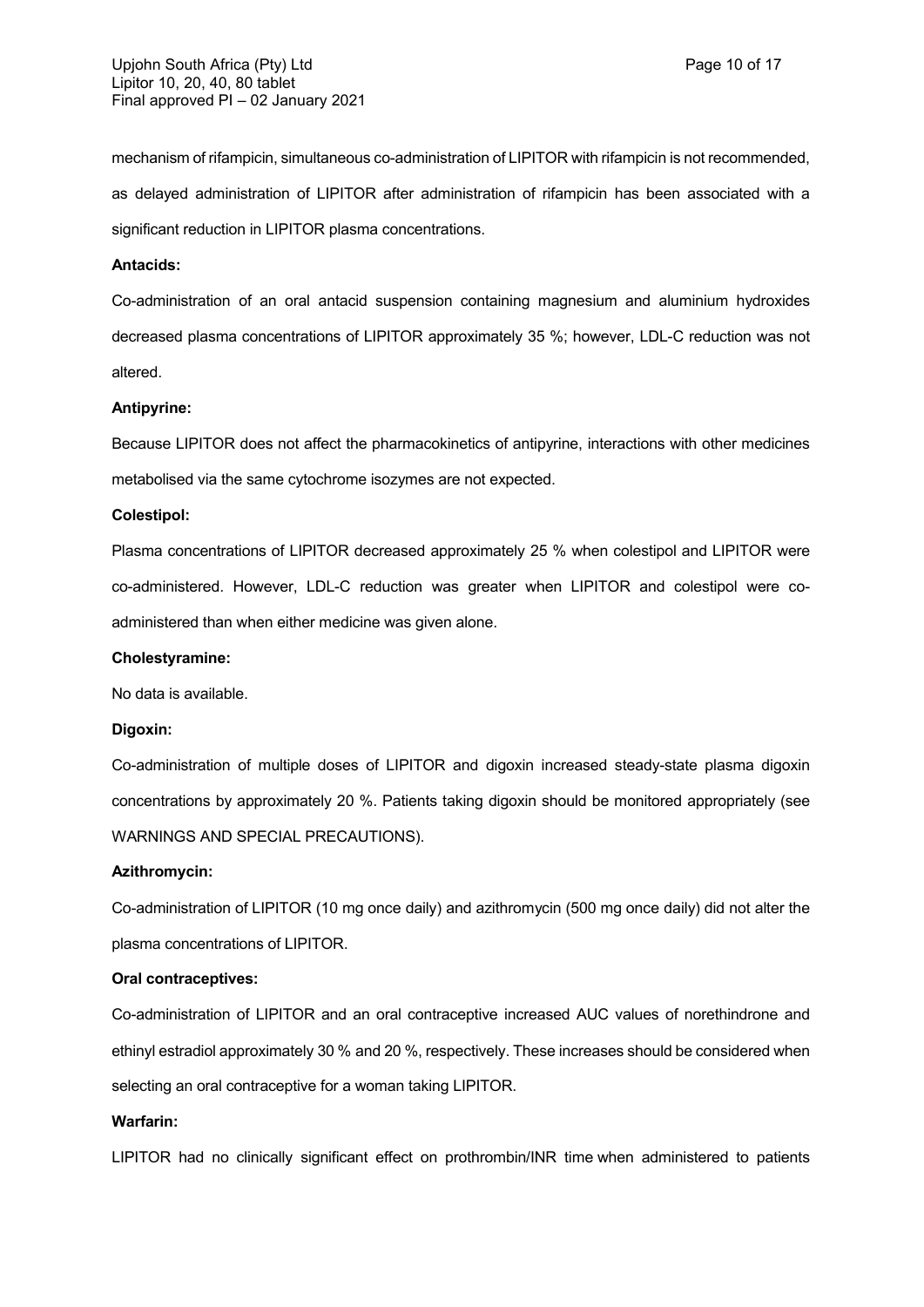receiving combined LIPITOR and warfarin therapy for two weeks. Nevertheless, patients receiving LIPITOR should be closely monitored when LIPITOR is combined with warfarin therapy.

## **Colchicine:**

Although interaction studies with atorvastatin and colchicine have not been conducted, cases of myopathy have been reported with atorvastatin co-administered with colchicine, and caution should be exercised when prescribing atorvastatin with colchicine.

### **Amlodipine:**

LIPITOR pharmacokinetics were not altered by the co-administration of LIPITOR 80 mg and amlodipine 10 mg at steady-state.

#### **Fusidic acid:**

Although interaction studies with LIPITOR and fusidic acid have not been conducted, severe muscle problems such as rhabdomyolysis have been reported in post-marketing experience with this combination. Patients should be closely monitored, and temporary suspension of LIPITOR treatment may be appropriate.

### **Other concomitant therapy:**

In clinical studies, LIPITOR was used concomitantly with antihypertensive agents and oestrogen replacement therapy without evidence of clinically significant adverse interactions. Interaction studies with specific agents have not been conducted.

#### **PREGNANCY AND LACTATION:**

LIPITOR is contraindicated in pregnancy, in mothers breastfeeding their infants and in women of childbearing potential not using adequate contraceptive measures. LIPITOR should be administered to women of childbearing age only when such patients are using adequate contraception and have been informed of the potential hazards to the foetus. An interval of one month should be allowed from stopping LIPITOR treatment to conception in the event of planning a pregnancy.

## **DOSAGE AND DIRECTIONS FOR USE:**

The patient should be placed on a standard cholesterol-lowering diet before receiving LIPITOR and should continue on this diet during treatment with LIPITOR.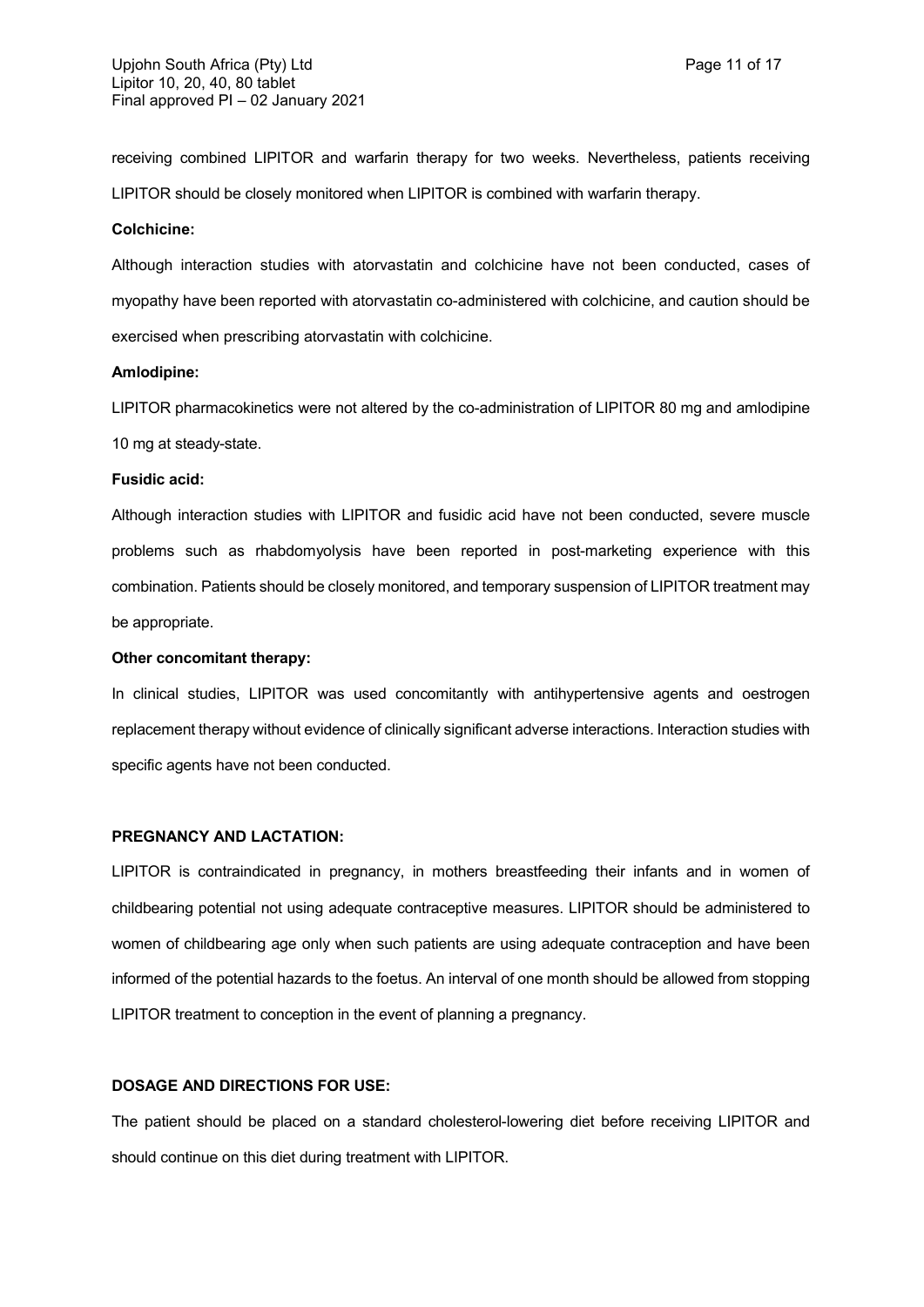The usual starting dose is 10 mg once a day and should be individualised according to the baseline LDL-C levels, the goal of therapy, and patient response. Adjustment of dosage should only be made after an interval of 4 weeks or more. The maximum recommended daily dose will depend on the indication (see below). Doses may be given at any time of day with or without food.

## **Primary hypercholesterolaemia and combined (mixed) hyperlipidaemia:**

The majority of patients are controlled with 10 mg LIPITOR once a day. A therapeutic response is evident within 2 weeks, and the maximum response is usually achieved within 4 weeks. The response is maintained during chronic therapy.

## **Heterozygous familial hypercholesterolaemia in paediatric patients (> 10 – 17 years of age):**

Experience in paediatrics is limited to a small number of patients (age  $10 - 17$  years) with severe dyslipidaemias, such as familial hypercholesterolaemia. Patients should be started with LIPITOR 10 mg daily; the maximum recommended dose is 20 mg/day.

### **Homozygous familial hypercholesterolaemia:**

In a compassionate-use, uncontrolled study of patients with homozygous familial hypercholesterolaemia, most patients responded to a dose of 80 mg of LIPITOR, with a greater than 15 % reduction in LDL-C (18  $% -45\%$ ).

## **Reduction of cardiovascular complications:**

The dosage range is 10 to 80 mg once daily.

#### **Dosage in patients with renal insufficiency:**

Renal disease has no influence on the plasma concentrations or on the lipid effects of LIPITOR; thus, no adjustment of dose is required (see WARNINGS AND SPECIAL PRECAUTIONS).

## **Dosage in patients with hepatic dysfunction:**

In patients with moderate to severe hepatic dysfunction, the therapeutic response to LIPITOR is unaffected but serum levels of the medicine are greatly increased. In patients with chronic alcoholic liver disease, plasma concentrations of atorvastatin are markedly increased.  $C_{\text{max}}$  and AUC are each 4-fold greater in patients with Child-Pugh A disease. C<sub>max</sub> and AUC are approximately 16-fold and 11-fold increased, respectively, in patients with Child-Pugh B disease. Therefore, caution with dosage should be exercised in patients who consume substantial quantities of alcohol and/or have a history of liver disease (see CONTRAINDICATIONS and WARNINGS AND SPECIAL PRECAUTIONS).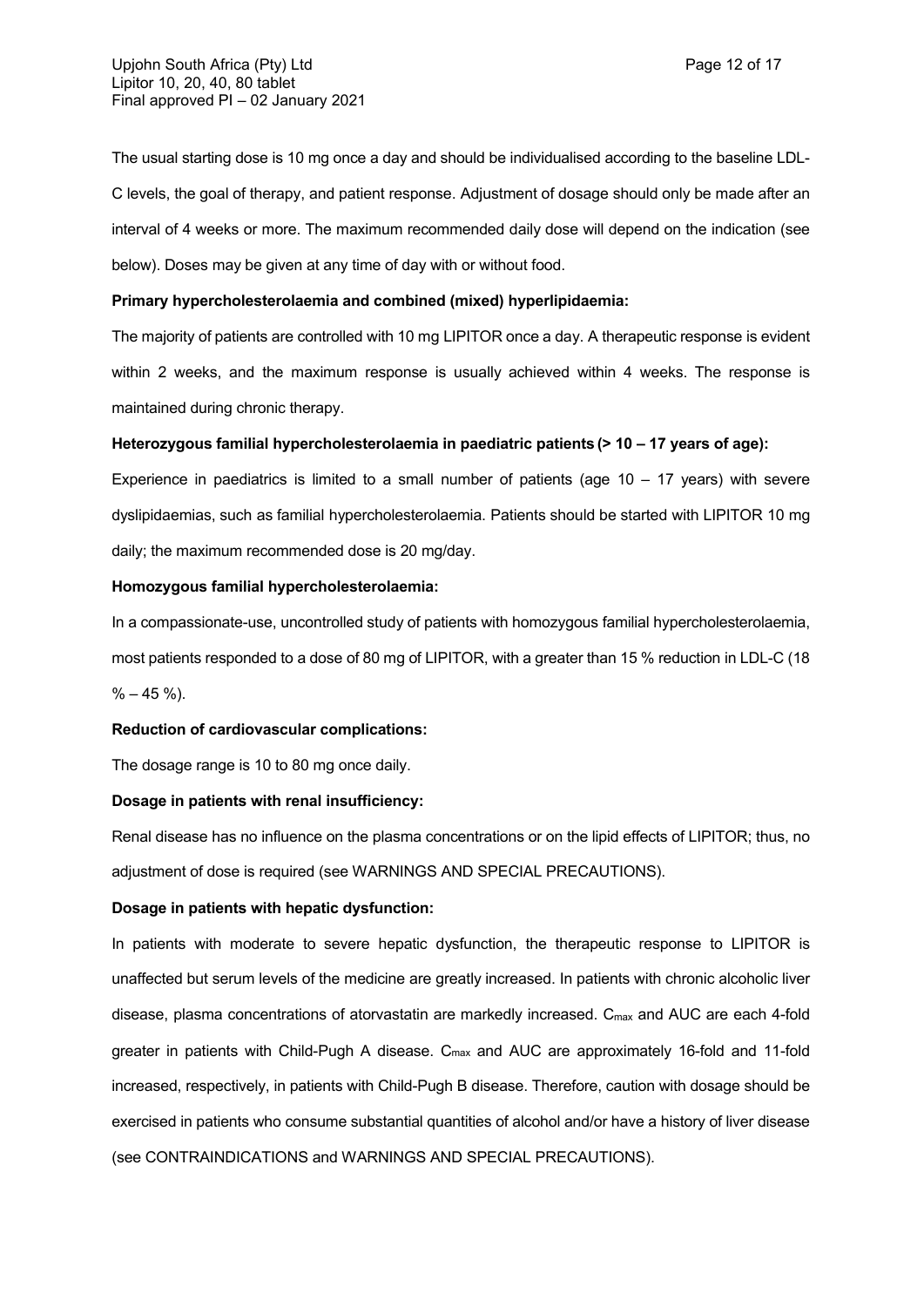## **SIDE EFFECTS:**

In placebo-controlled trials, 5,2 % of patients on LIPITOR discontinued treatment due to adverse events compared to 4,0 % of the patients on placebo.

Adverse events have been categorised as follows:

Very common:  $\geq 1/10$  ( $\geq 10$  %), Common:  $\geq 1/100$  and <  $1/10$  ( $\geq 1$  % and < 10 %), Uncommon:  $\geq 1/1$ 000 and  $<$  1/100 ( $\geq$  0,1 % and < 1 %), Rare:  $\geq$  1/10 000 and  $<$  1/1 000 ( $\geq$  0,01 % and < 0,1 %), Very rare:  $<$  1/10 000 ( $<$  0,01 %).

## **Adverse events in placebo-controlled studies**

## **(% of patients)**

| <b>System Organ Class</b>             | <b>Placebo</b> | <b>LIPITOR</b> | <b>LIPITOR</b> | <b>LIPITOR</b> | <b>LIPITOR</b> |
|---------------------------------------|----------------|----------------|----------------|----------------|----------------|
| Adverse event                         |                | <b>10 mg</b>   | 20 mg          | 40 mg          | 80 mg          |
|                                       | $N = 270$      | $N = 863$      | $N = 36$       | $N = 79$       | $N = 94$       |
| Infections and infestations           |                |                |                |                |                |
| Infection                             | 10,0           | 10,3           | 2,8            | 10,1           | 7,4            |
| Flu syndrome                          | 1,9            | 2,2            | 0,0            | 2,5            | 3,2            |
| Nervous system disorders              |                |                |                |                |                |
| Headache                              | 7,0            | 5,4            | 16,7           | 2,5            | 6,4            |
| Injury and poisoning                  |                |                |                |                |                |
| Accidental Injury                     | 3,7            | 4,2            | 0,0            | 1,3            | 3,2            |
| Gastrointestinal disorders            |                |                |                |                |                |
| Abdominal pain                        | 0,7            | 2,8            | 0,0            | 3,8            | 2,1            |
| Constipation                          | 1,8            | 2,1            | 0,0            | 2,5            | 1,1            |
| Diarrhoea                             | 1,5            | 2,7            | 0,0            | 3,8            | 5,3            |
| Dyspepsia                             | 4,1            | 2,3            | 2,8            | 1,3            | 2,1            |
| Flatulence                            | 3,3            | 2,1            | 2,8            | 1,3            | 1,1            |
| Musculoskeletal and connective tissue |                |                |                |                |                |
| disorders                             |                |                |                |                |                |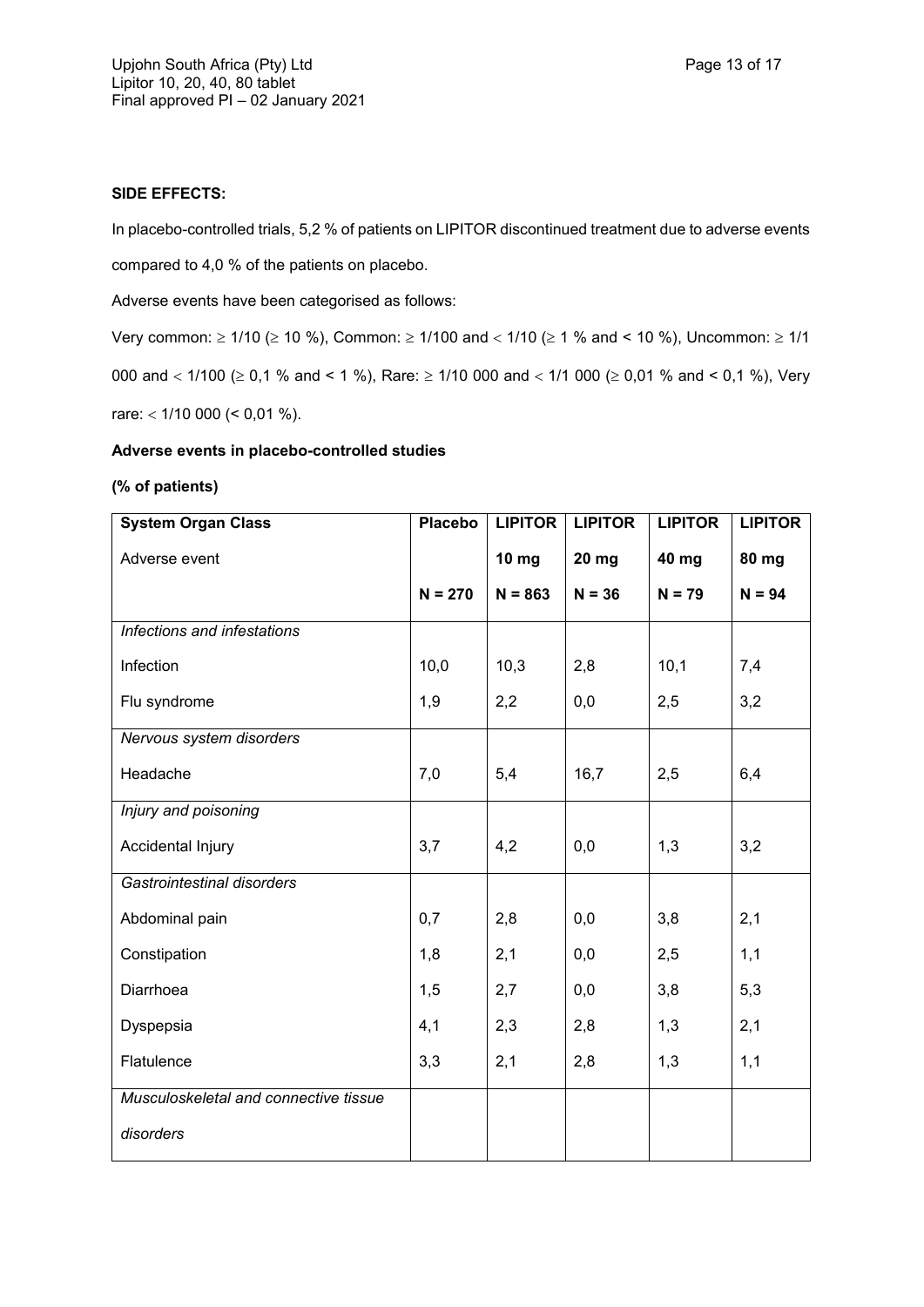| Back pain                              | 3,0 | 2,8 | 0,0 | 3,8 | 1,1 |
|----------------------------------------|-----|-----|-----|-----|-----|
| Arthralgia                             | 1,5 | 2,0 | 0,0 | 5,1 | 0,0 |
| Myalgia                                | 1,1 | 3,2 | 5,6 | 1,3 | 0,0 |
| Immune system disorders                |     |     |     |     |     |
| Allergic reaction                      | 2,6 | 0,9 | 2,8 | 1,3 | 0,0 |
| General disorders and administration   |     |     |     |     |     |
| site conditions                        |     |     |     |     |     |
| Asthenia                               | 1,9 | 2,2 | 0,0 | 3,8 | 0,0 |
| Respiratory, thoracic and mediastinal  |     |     |     |     |     |
| disorders                              |     |     |     |     |     |
| <b>Sinusitis</b>                       | 2,6 | 2,8 | 0,0 | 2,5 | 6,4 |
| Pharyngitis                            | 1,5 | 2,5 | 0,0 | 1,3 | 2,1 |
| Skin and subcutaneous tissue disorders |     |     |     |     |     |
| Rash                                   | 0,7 | 3,9 | 2,8 | 3,8 | 1,1 |

The following additional adverse events have been reported in LIPITOR clinical trials:

| <b>System Organ Class</b>            | <b>Frequency</b> | Side effects                               |
|--------------------------------------|------------------|--------------------------------------------|
| Blood and lymphatic system disorders | Uncommon         | Thrombocytopenia                           |
| Ear and labyrinth disorders          | Uncommon         | Tinnitus                                   |
| Gastrointestinal disorders           | Common           | Nausea, diarrhoea, abdominal pain,         |
|                                      |                  | dyspepsia, constipation, flatulence        |
|                                      | Uncommon         | Vomiting                                   |
|                                      | Rare             | Pancreatitis                               |
| General disorders and administration | Common           | Asthenia, chest pain                       |
| site conditions                      | Uncommon         | Malaise                                    |
|                                      | Rare             | Peripheral oedema                          |
|                                      | Very rare        | Fatigue                                    |
| <b>Hepatobiliary disorders</b>       | Rare             | Hepatitis, cholestatic jaundice            |
| Immune system disorders              | Common           | Allergic reactions (including anaphylaxis) |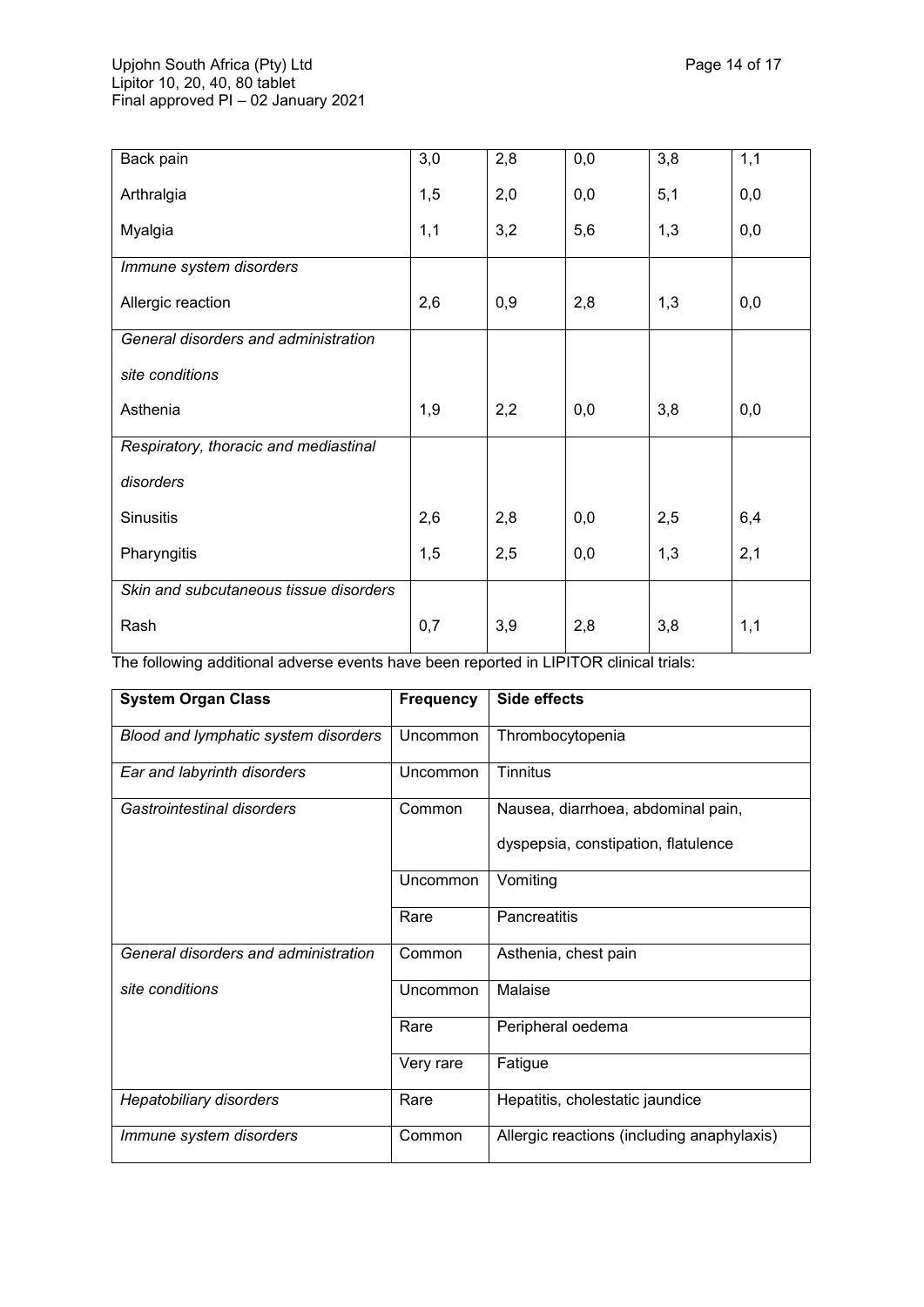| Metabolism and nutrition disorders | Uncommon        | Hypoglycaemia, hyperglycaemia, anorexia,<br>weight gain |
|------------------------------------|-----------------|---------------------------------------------------------|
|                                    |                 |                                                         |
| Nervous system disorders           | Common          | Hypoaesthesia, paraesthesia, dizziness,                 |
|                                    |                 | headache                                                |
|                                    | <b>Uncommon</b> | Peripheral neuropathy, amnesia, dysgeusia               |
| Musculoskeletal and connective     | Common          | Myalgia, arthralgia, back pain                          |
| tissue disorders                   | Rare            | Myositis, muscle cramps                                 |
|                                    | Very rare       | Rhabdomyolysis, myopathy                                |
| Psychiatric disorders              | Common          | Insomnia                                                |
| Reproductive system and breast     | Uncommon        | Impotence                                               |
| disorders                          |                 |                                                         |
| Skin and subcutaneous tissue       | Common          | Pruritus, rash                                          |
| disorders                          | Uncommon        | Alopecia, urticaria                                     |
|                                    | Rare            | <b>Bullous rashes</b>                                   |
|                                    | Very rare       | Stevens-Johnson syndrome, toxic                         |
|                                    |                 | epidermal necrolysis, erythema multiforme               |

## **Paediatric patients:**

Patients treated with LIPITOR had an adverse experience profile generally similar to that of patients treated with placebo, the most common adverse experiences observed in both groups, regardless of causality assessment, were infections.

# **Post-marketing reports:**

There have been post-marketing reports of cognitive impairment (e.g. memory loss, forgetfulness, amnesia, memory impairment, confusion) and immune-mediated necrotizing myopathy associated with use of LIPITOR.

These side effects may be reversible upon discontinuation of treatment.

# **KNOWN SYMPTOMS OF OVERDOSAGE AND PARTICULARS OF ITS TREATMENT:**

There is no specific treatment for LIPITOR overdosage. In the event of an overdose, the patient should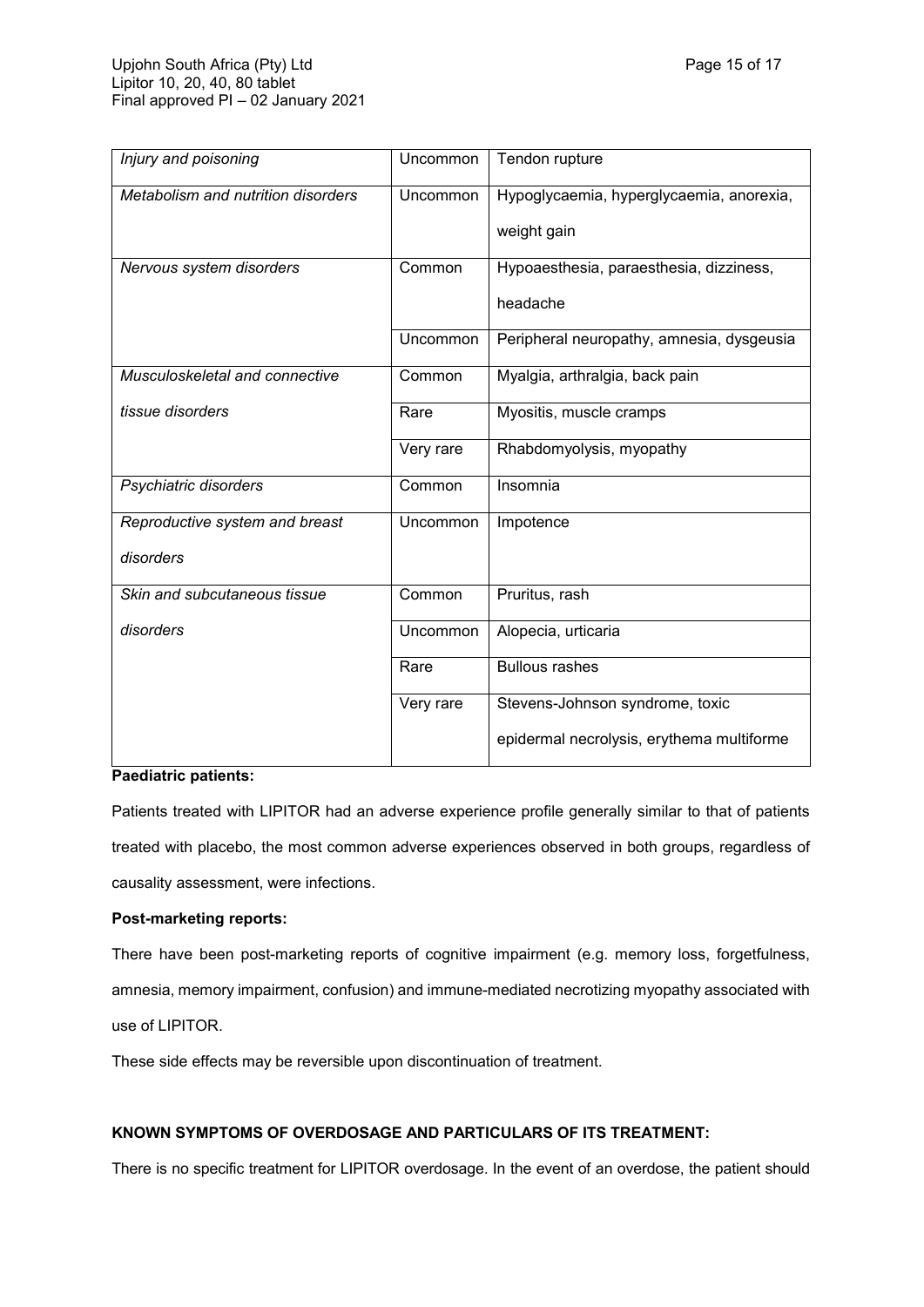be treated symptomatically, and supportive measures instituted as required. Due to extensive medicine binding to plasma proteins, haemodialysis is not expected to significantly enhance LIPITOR clearance.

## **IDENTIFICATION:**

LIPITOR 10: A white, elliptical, film-coated tablet, debossed with '10' on one side and 'PD 155' on the other.

LIPITOR 20: A white, elliptical, film-coated tablet, debossed with '20' on one side and 'PD 156' on the other.

LIPITOR 40: A white, elliptical, film-coated tablet, debossed with '40' on one side and 'PD 157' on the other.

LIPITOR 80: A white, elliptical, film-coated tablet, debossed with '80' on one side and 'PD 158' on the other.

# **PRESENTATION:**

Blister packs of 28, 30, 56, 60, 84, 90, 100 and 500 tablets.

# **STORAGE INSTRUCTIONS:**

Store at or below 30 °C in a dry place. KEEP OUT OF REACH OF CHILDREN.

## **REGISTRATION NUMBERS:**

LIPITOR 10: 31/7.5/0357 LIPITOR 20: 31/7.5/0358 LIPITOR 40: 31/7.5/0359 LIPITOR 80: 37/7.5/0210

# **NAME AND BUSINESS ADDRESS OF THE HOLDER OF THE CERTIFICATE OF REGISTRATION:**

Upjohn South Africa (Pty) Ltd 85 Bute Lane

Sandton, 2196